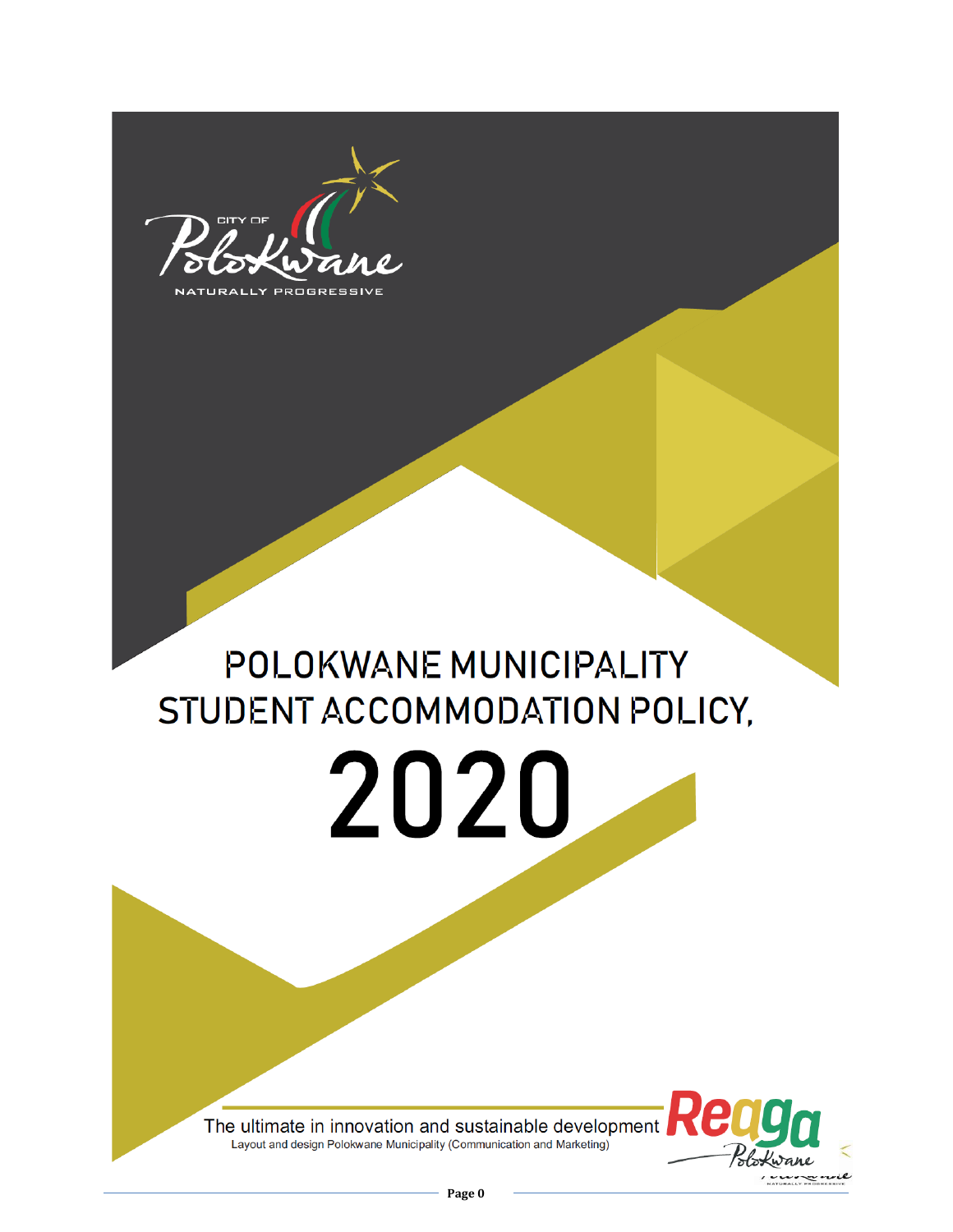| POLOKWANE MUNICIPALITY STUDENT ACCOMMODATION POLICY<br><b>TABLE OF CONTENTS</b> |                                                                                                                                                                  |                |  |  |
|---------------------------------------------------------------------------------|------------------------------------------------------------------------------------------------------------------------------------------------------------------|----------------|--|--|
|                                                                                 |                                                                                                                                                                  |                |  |  |
| 1                                                                               | <b>DEFINITIONS</b>                                                                                                                                               | 2              |  |  |
| 2                                                                               | <b>BACKGROUND</b>                                                                                                                                                | $\overline{4}$ |  |  |
| 3                                                                               | PURPOSE OF THE POLICY<br>5                                                                                                                                       |                |  |  |
| 4                                                                               | POLICY IMPLEMENTATION                                                                                                                                            | 5              |  |  |
| 5                                                                               | <b>AREA OF POLICY</b>                                                                                                                                            | 6              |  |  |
| 6                                                                               | <b>LEGISLATIVE FRAMEWORK</b>                                                                                                                                     |                |  |  |
|                                                                                 | 7.1. CONSTITUTION<br>7.2. NDP<br>7.2. NATIONAL HOUSING ACT 199<br>7.3. THE RENTAL HOUSING ACT, 199<br>7.4. SPLUMA, 2013<br>7.5. SDF<br>7.6. TOWN PLANNING SCHEME | 6              |  |  |
| $\overline{7}$                                                                  | <b>APPLICATION PROCEEDURE</b>                                                                                                                                    | $\overline{7}$ |  |  |
| 8                                                                               | <b>EVALUATION CRITERIA</b>                                                                                                                                       | 8              |  |  |
| 9                                                                               | <b>GENERAL TERMS AND CONDITIONS</b>                                                                                                                              | 10             |  |  |
| 10                                                                              | <b>CONTRAVENTION OF POLICY</b>                                                                                                                                   | 12             |  |  |
| 11                                                                              | <b>MONITORING AND COMPLIANCE</b><br>12                                                                                                                           |                |  |  |
| 12                                                                              | <b>TRANSITIONAL ARRANGEMENTS</b>                                                                                                                                 | 13             |  |  |

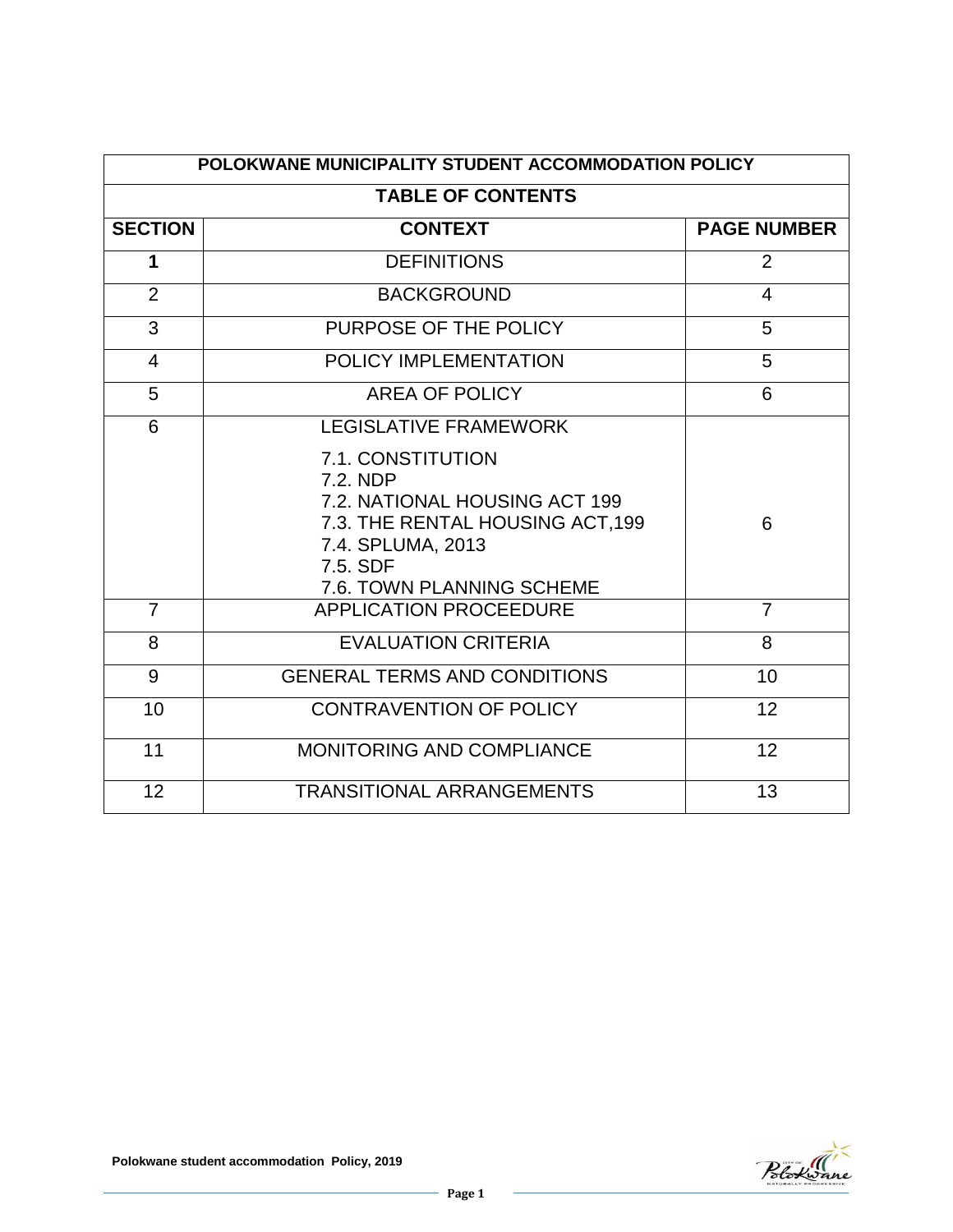#### **1. DEFINITIONS**

**"Application":** Means any application contemplated in the Polokwane by-law or in, which the Municipality, as authority of first instance in its capacity as Authorized Local Authority, contemplated, must receive, consider and determine

**"Authorised Official":** means an employee of the municipality or any other person to whom the Council has delegated powers for the purpose of enforcement of this policy

**"Building":** Means a building as defined in the national building regulations and building standards Act 1977

**"Corridor":** refers to links between nodes, along which an increased intensity of development may be encouraged. Corridors provide efficient access to a higher level of economic opportunities than would generally be the case in less structured space. They typically include public transport routes.

**"Existing use":** Means, the continuous lawful use of a building or land for the purpose for which it was erected or was lawfully being used.

**"Land":** Means any portion of land, farm, Erf, plot, agricultural holding or lot which is registered in the Deeds Registry and is denoted on survey diagram approved by the Survey or General and "property" shall have the same meaning

**"Landlord":** means the owner or operator of a student accommodation establishment that is leased and includes his/her duly authorized agent or a person who is in lawful possession of the accommodation and has the right to lease or sublease it

**"Lease":** means an agreement of lease concluded between a tenant and landlord in respect of a student accommodation establishment for studying purpose

**"Occupant":** in relation to building, structure or land means and includes any person in actual occupation of or legally entitled to occupy such building, structure or land, or any person having the charge or management thereof and includes the agent of any occupier absent from the area.

**"On-campus accommodation"** means units for accommodation on the premises of the university, which can vary from large blocks of rooms similar to residence halls, to multiple bedroom houses that house students;

**"Off-campus privately owned housing"** means privately owned housing units. This can vary from large blocks of rooms similar to residence halls, to multiple bedroom houses that house only students, through to individual rooms in houses occupied by the home owner. This includes a housing facility leased by the university directly with a landlord or indirectly through an accredited leasing agent;

**"Owner":** Means in relation to land or a registered right in land, the person in whose name such land or right is registered, in a Deeds Registry in terms of the

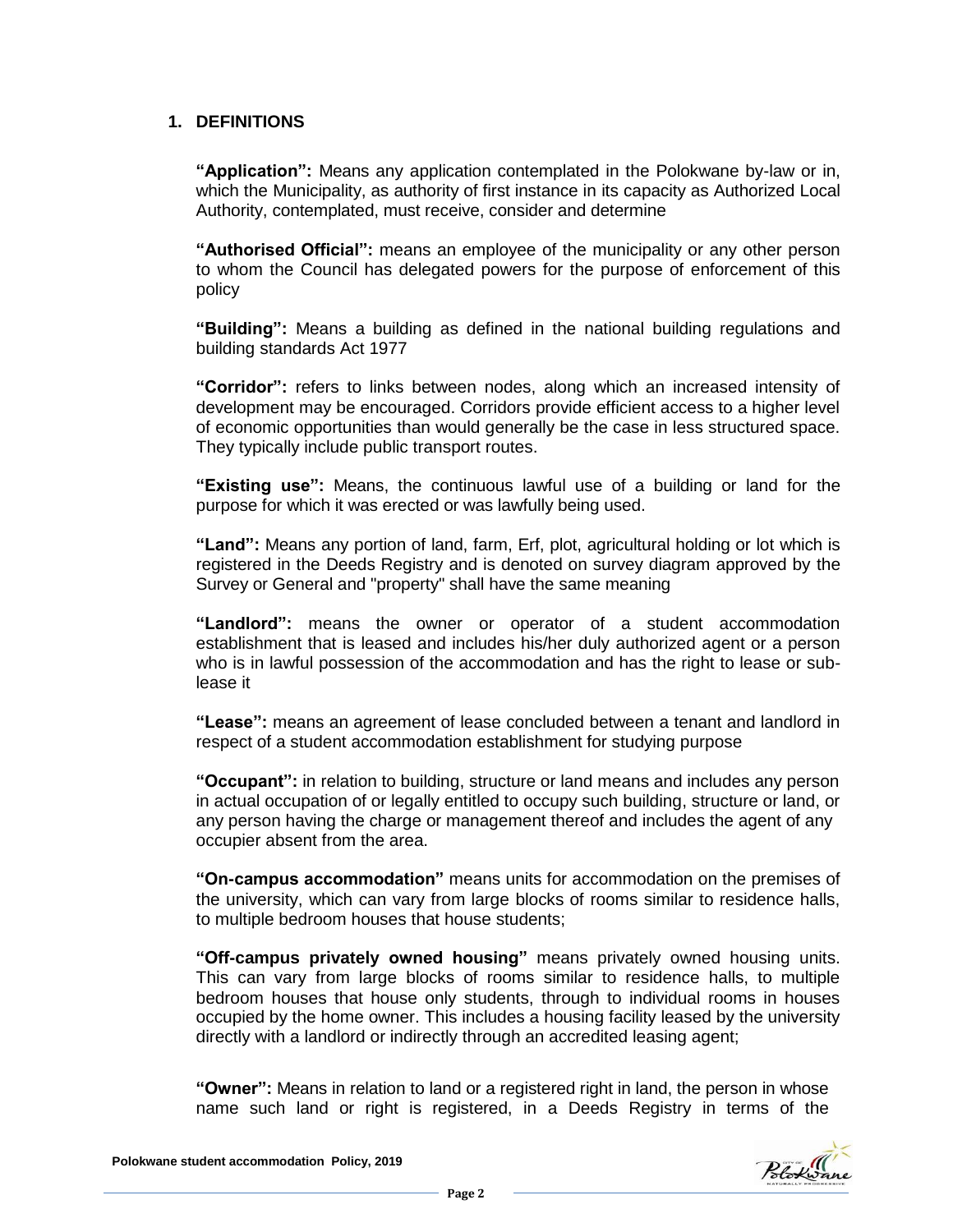DeedsRegistryAct,1937(Act47 of1937) and includes-

- (1) If the owner is deceased, the executor of the deceased estate;
- (2) If the estate of the owner has been sequestrated, the trustee of the insolvent estate;
- (3) If the owner is a company or other juristic person the authorized representative (director, member or other);
- (4) If the owner is a company or other juristic person that is being wound up, the liquidator thereof;
- (5) If the owner is under legal disability, the owner's legal representative;
- (6) the authorized representative of the owner; or
- (7) in the case of a road or publics pace under the control of the Municipality, that Municipality.

**"Parking":** Means land used or a building designed or used exclusively for the parking of motor vehicles not destined for trade or sale

**"Resident":** means any person in who, on a permanent basis, lives, resides, inhabits, sleeps in any dwelling unit or residential building of any nature whatsoever which he/she uses as his fixed residential address

**"Responsible Authority":** The Polokwane Municipality or its successor in title is the authority responsible for enforcing and executing the provisions of this Scheme in its capacity

**"Student":** means a person who is registered to study with tertiary institution within the area of jurisdiction of the Municipality

**"Student accommodation":** means an accommodation establishment which is a dwelling place for the student(s) who registered to study with tertiary institution within the area of jurisdiction of the Municipality and the accommodation establishment has been approved by the Municipality and accredited by the relevant tertiary institution

**"Student accommodation manager":** means the property owner, landlord

**"Tenant":** Means a legal occupant of a rented property, may have signed a lease agreeing to pay rent for the property. For the purpose in this By-law a tenant is referred to as a student

**"Traditional council"** means a traditional council that has been established and recognized for a traditional community in accordance with the provisions of section 3 of the Traditional Leadership and Governance Framework Act, 2003 (Act No. 41 of 2003) or any

**"Urban Development zone"** Specific area within the CBD identified with the objective is to promote urban renewal and development by the private sector and encourages investment in areas with high population carrying capacity, central business districts or inner city environments with developed urban transport infrastructure. (As outlined in the Polokwane Urban Renewal Strategy and CBD Plan 2016)

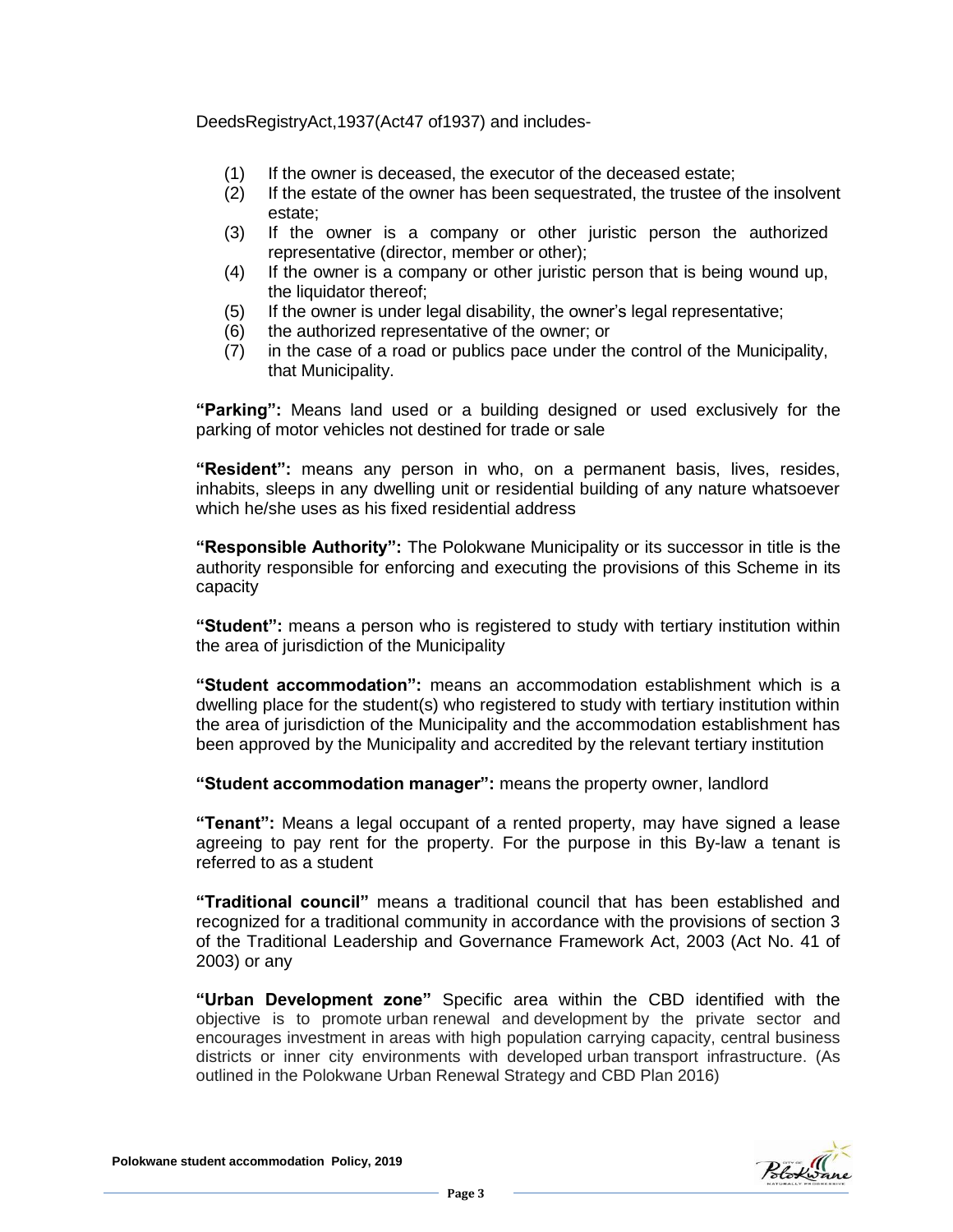#### **2. BACKGROUND AND PROBLEM STATEMENT**

The provision of accessible, decent, safe and academically conducive student accommodation in South African Universities is of great importance to the quality of the higher education system and the success of our students, especially those from a rural and poor background. A significant number of students attending the tertiary institutions in Polokwane are from other areas outside of the City, which necessitates the need for accommodation in areas that are conveniently located close to the Universities and Colleges.

The same accommodation need is experienced by the young students seeking tertiary education in city of Polokwane. The trends also indicate that students prefer to live and work closer to an area where they studied even after completing their studies. The proliferation of dwelling houses that are used to house students and entry-level working class (part-time students) has often resulted in conflict between local communities and the commune operators. Local residents have frequently cited the following concerns in recent years:

- High incidence of anti-social behavior including noise, particularly late at night.
- Crime and drug abuse hotspot
- Regular partying with associated excessive noise levels
- Littering.
- Traffic congestion and illegal parking, especially in front of driveways and on pedestrian walkways.
- Overcrowded houses.
- Alteration of the residential character of certain properties

The growing number of applications received by City of Polokwane Municipality created the need for the establishment of student accommodation policy. The majority of properties that offers off-campus accommodation do not have the relevant land use rights that would permit them to offer such services. In cases where property owners intend to formalize student accommodation on their properties, the Municipality has limited guidelines for the establishment and regulation of such uses in place.

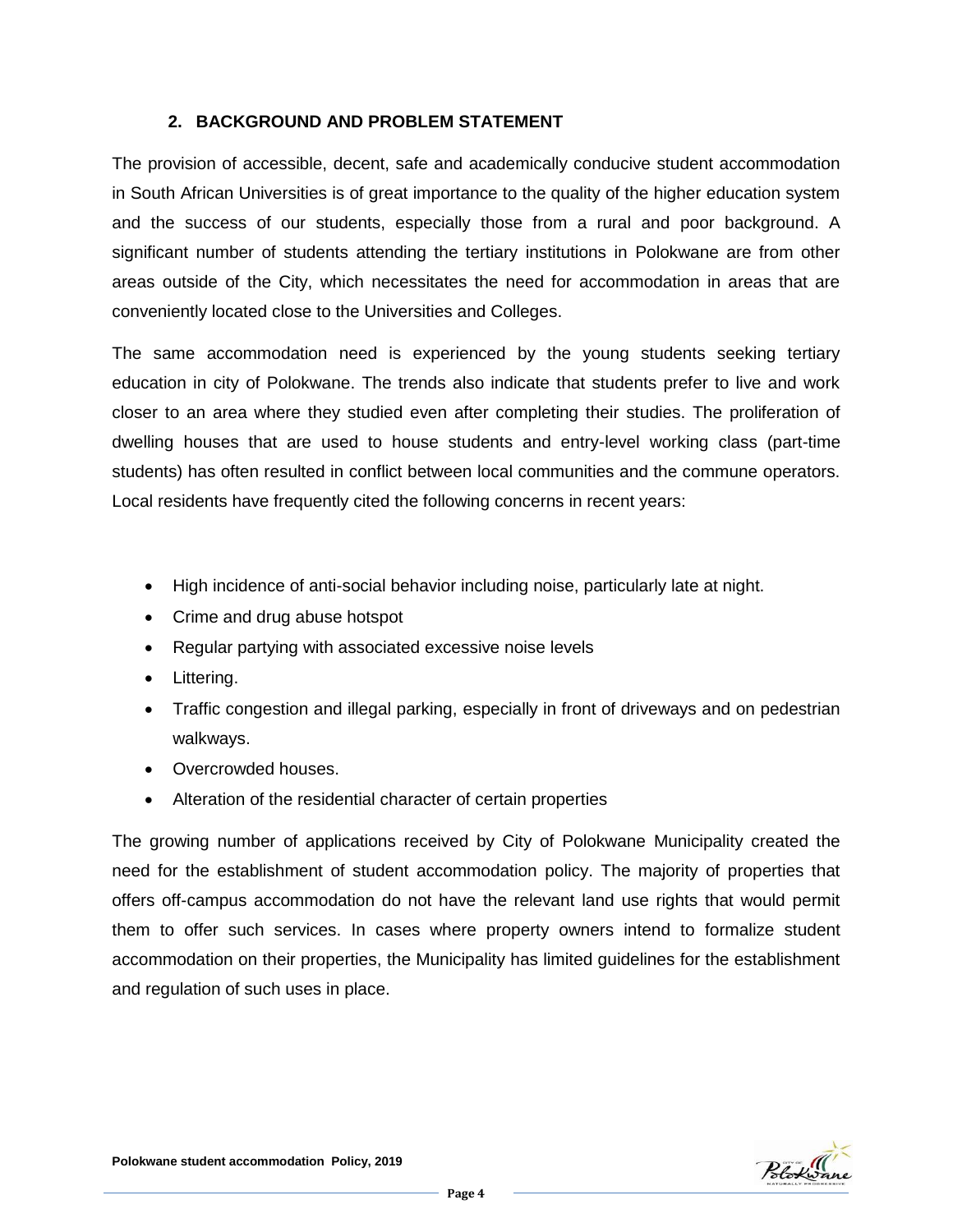# **3. PURPOSE OF THE POLICY**

The main purpose of the Student Accommodation Policy is to improve decision making process on which applications are evaluated, assessed and finalized.

The objectives are to;

- Identify the main opportunities and constraints
- Identify local environmental, social, and economic needs
- Confirm the character & extent of the student housing area
- Enabling and simultaneously ensuring adherence to the principles and intent of both the Housing Act and the Rental Housing Act, particularly pertaining to the provision of a variety of (affordable) accommodation opportunities in the rental market;
- Setting standards for premises to be used for Student accommodation.
- Providing safe, affordable and varied housing option in line with National Building Regulations and the Municipal 's Public Health by-law.
- Providing for management strategies for all premises used for student accommodation
- Outlining the application process for the student accommodation
- Determine the adequacy of infrastructure in the study area

#### **4. POLICY IMPLEMENTATION**

- 4.1. The Polokwane Student Accommodation Policy will apply to all newly established and existing student accommodation throughout the jurisdiction of the Polokwane Municipality.
- 4.2. The policy is applicable to all owners, operators and students who stays in approved and accredited student accommodation establishments.

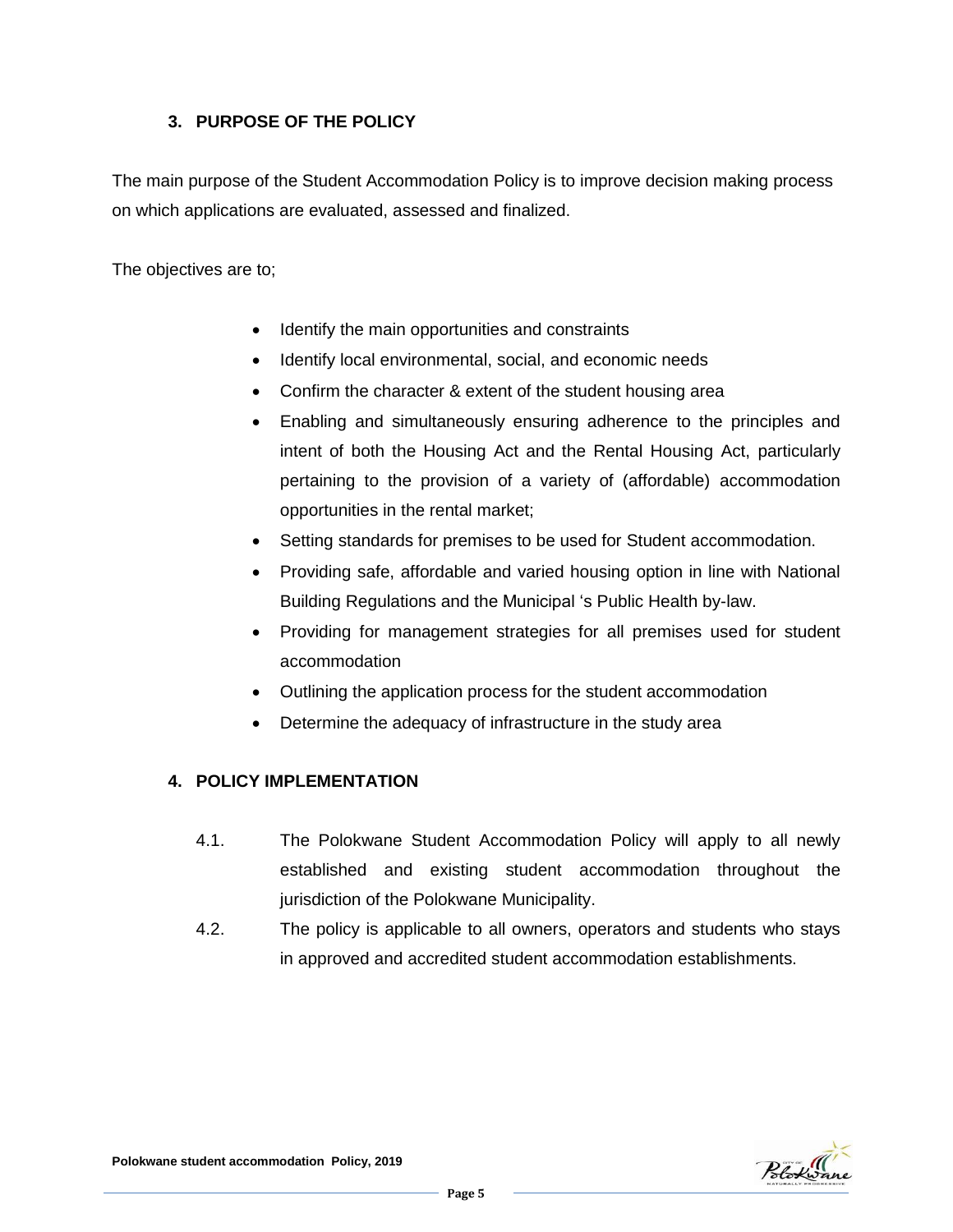# **5. AREA OF THE POLICY**

The Policy will cover all the boundaries of the Polokwane Municipality.

#### **6. LEGISLATIVE FRAMEWORK**

#### **6.1. Constitution of the Republic of South Africa (Act No: 108 of 1996)**

The human right to adequate housing is more than just four walls and a roof. It is the right of every woman, man, youth and child to gain and sustain a safe and secure home and community in which to live in peace and dignity.

#### **6.2**. **National Development Plan (NDP), 2030**

The NDP aims to eliminate poverty and reduce inequality by 2030 as there is still broad consensus in the market that South Africa remains a highly unequal society, with poverty, inequality and unemployment as the three main challenges. To eliminate poverty and reduce inequality, the economy must grow faster and in a more inclusive way that will benefit all South Africans. The plan proposes a national focus on transformation of human settlements to achieve the following objectives:

- Strong and efficient spatial planning system
- Upgrade all informal settlements on suitable, well located land by 2030
- More people living closer to their places of work
- Better quality public transport
- More jobs in or close to dense, urban townships

#### **6.3 National Housing Act, 1997**

The Housing Act mandates every spheres of government to ensure that housing development provides a wide choice of housing and tenure options as reasonably as possible, amongst other priorities.

#### **6.4 Rental Housing Act, 1999**

The Act obliges government to:

- Promote a stable and growing market that progressively meets the latent demand for affordable housing by improving conditions of rental housing.
- Optimize the use of existing urban transport infrastructure



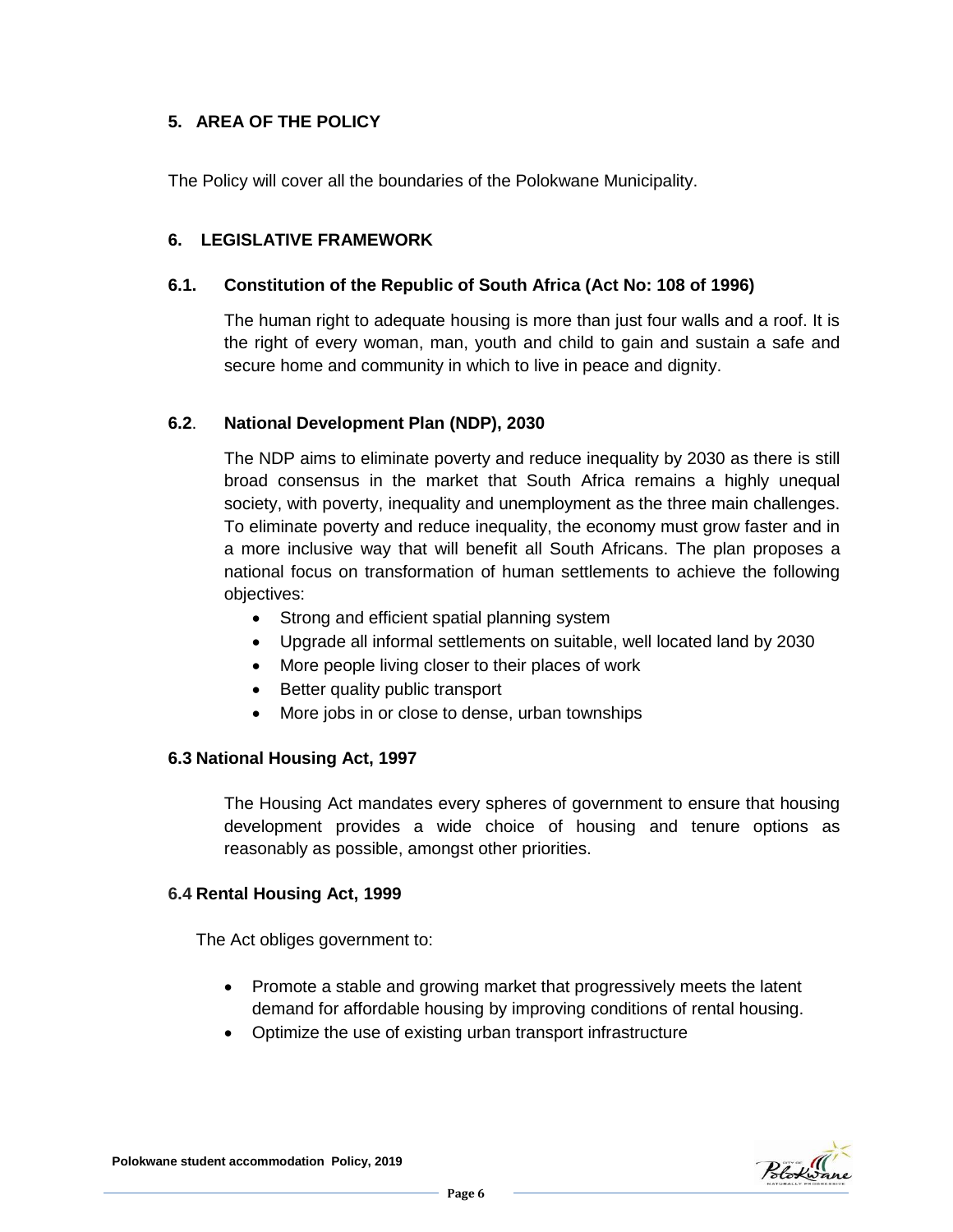#### **6.5 Spatial Planning and Land Use Management Act (SPLUMA), 2013**

The Spatial Planning and Land Use Management Act (SPLUMA) (No. 16 of 2013) provides for a single land development process for the country. SPLUMA therefore specifies the relationship between spatial planning and other kinds of planning, and provides for inclusive, developmental, equitable and efficient spatial planning. Its main objective is to promote greater consistency and uniformity in the application procedures and decision-making by authorities responsible for land-use decisions and development applications

#### **6.6 Polokwane Municipality Spatial Development Framework (SDF), 2010**

The City's densification strategy contributes towards optimizing the use of land and provides accommodation in close proximity to urban opportunities to ensure a mix of typologies and income groups.

# **6.7 Polokwane/ Perskebult Town Planning Scheme, 2016 and Polokwane Land Use Scheme, 2019**

The Polokwane/Perskebult Town Planning Scheme, and Polokwane Land Use, will be fully applied in controlling development within its jurisdiction.

#### **7 APPLICATION PROCEDURES**

#### **7.1 Lodging of an application**

All application for student accommodation must be submitted in terms of the Polokwane Municipal Planning By-law. The application must be submitted under "Special" zoning for Student Accommodation in terms of the prevailing Polokwane/Perskebult Town Planning Scheme, 2016 and Polokwane Land Use Scheme,2017 until such time Polokwane municipality adopts an Integrated Land Use Scheme, which may suggest a zoning of student accommodation.

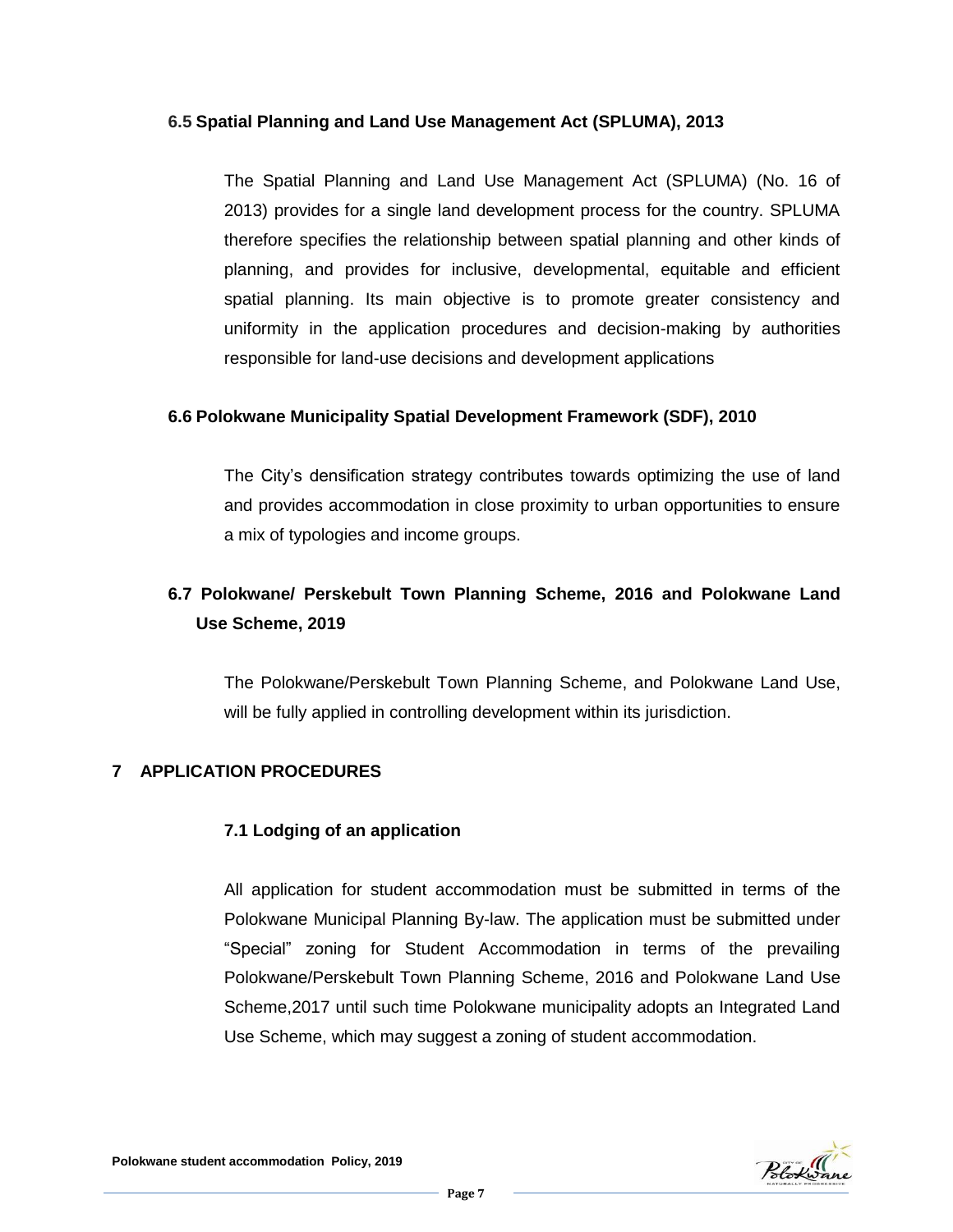- All existing non-registered facilities must submit applications to the municipality in compliance to the provisions of this policy
- All previously approved Student facilities must comply to the requirements of this policy without necessary taking away their approved land use rights

# **9. EVALUATION CRITERIA**

The application will be evaluated on individual merits subject to compliance of the Polokwane Municipal by-law. Applications will be assessed on the basis of the following factors:

a) The student accommodation should be within a 5km radium from an Higher Learning Educational Institution (University, Tvet College, FET College, etc.)

- b) desirability of the contemplated utilization of the land concerned;
- c) spatial guidelines, such as the Municipality's SDF and LSDF.
- d) effects on the existing rights (expect any alleged right to protect against trade competition).

e) the safety and welfare of the community.

f) the preservation of the natural and developed environment.

The general criteria for evaluation of student accommodation will be location based under the following synopsis:

#### **Table 1: Zoning Proposal**

| Areas under Polokwane Land Use Scheme for Mankweng/Sebayeng/Aganang, 2017 |                      |                               |                 |  |  |  |  |
|---------------------------------------------------------------------------|----------------------|-------------------------------|-----------------|--|--|--|--|
| <b>Use Zone</b>                                                           | <b>Permitted Use</b> | <b>Parking Requirements</b>   | <b>Coverage</b> |  |  |  |  |
|                                                                           |                      | 1 dust free parking per 6     | 60%             |  |  |  |  |
| <b>Residential 3</b>                                                      | Student housing      | student room and 3 per        |                 |  |  |  |  |
|                                                                           |                      | 100m <sup>2</sup> public room |                 |  |  |  |  |
| <b>Areas under Polokwane/Perskebult Town Planning ,2016</b>               |                      |                               |                 |  |  |  |  |
| Special                                                                   | <b>Student</b>       | 1 dust free parking per 6     | 60%             |  |  |  |  |
|                                                                           | Accommodation        | student room and 3 per        |                 |  |  |  |  |
|                                                                           |                      | 100m <sup>2</sup> public room |                 |  |  |  |  |



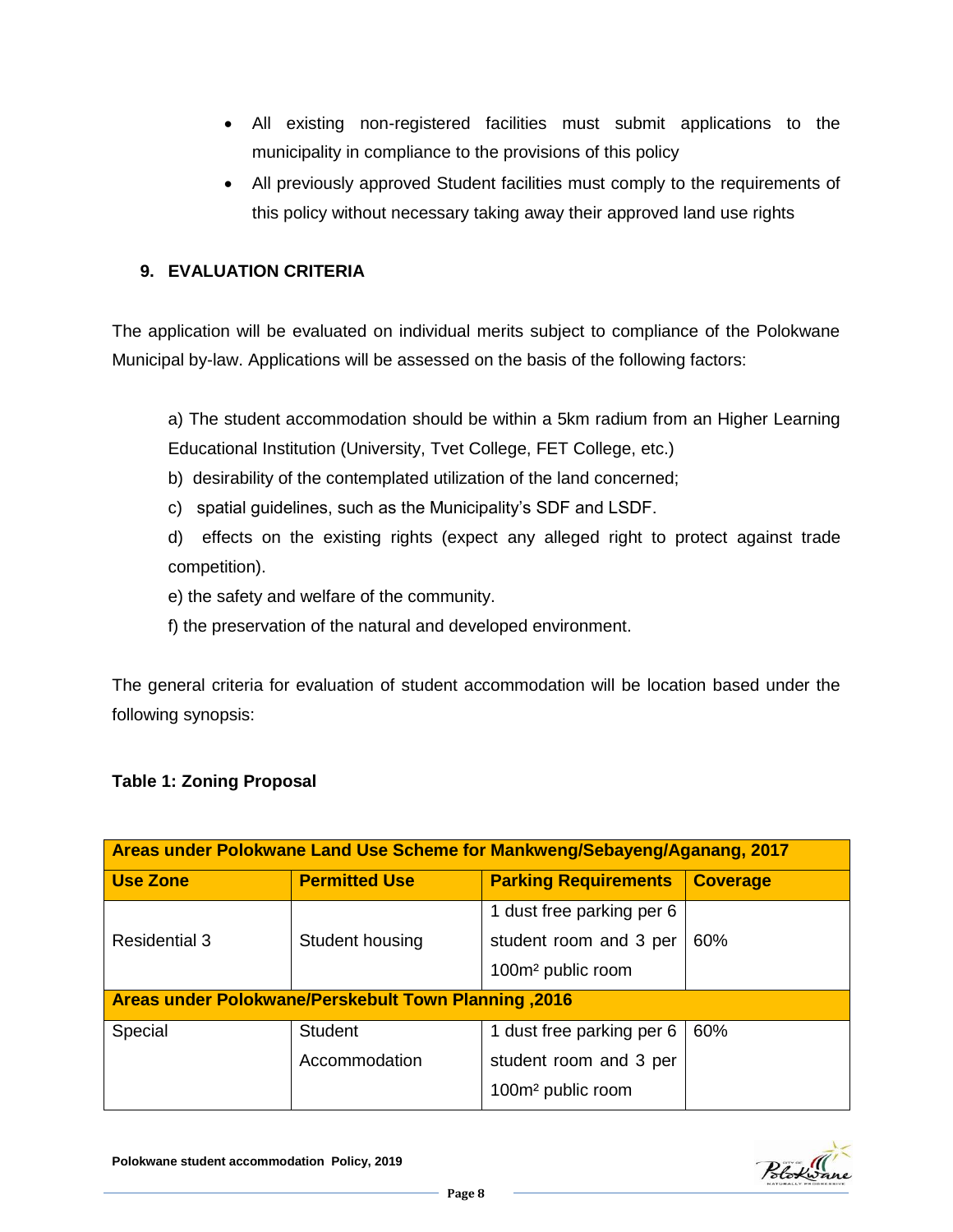*The evaluation criteria will involve the assessment of the application on special merits taking in to consideration the location and the need and desirability of the envisioned development.*

#### **Table 2: Density analyses for student housing**

The maximum permitted number of Student rooms in terms of habitable rooms

| i.                                                                                                                                                     | <b>Density</b><br>single<br>Student ii.<br>for<br><b>Accommodation Rooms (SAR)</b>                                                              |                | Density for double rooms or twin<br><b>bedrooms Student Accommodation</b><br><b>Rooms (SAR)</b>                                                                 |
|--------------------------------------------------------------------------------------------------------------------------------------------------------|-------------------------------------------------------------------------------------------------------------------------------------------------|----------------|-----------------------------------------------------------------------------------------------------------------------------------------------------------------|
|                                                                                                                                                        | 500 student Accommodation Rooms/ha in<br>а.<br>urban and 0-5km from Tertiary institution<br>i.e. 500SAR/ha;                                     |                | 750 student Accommodation Rooms/ha in<br>urban and 0-5km from Tertiary institution<br>i.e. 750SAR/ha;                                                           |
| 300 student Accommodation Rooms/ha in<br>b.<br>urban and 6-10km from Tertiary institution<br>i.e. 300SAR/ha;                                           |                                                                                                                                                 | b.             | 450 student Accommodation Rooms/ha in<br>urban and 6-10km from Tertiary institution<br>i.e. 450SAR/ha;                                                          |
| $\mathsf{C}$ .                                                                                                                                         | 400 student Accommodation Rooms/ha in<br>semi - urban (District Nodes/Regional<br>Nodes) and 0-5km from Tertiary institution<br>i.e. 400SAR/ha; | $\mathsf{C}$ . | 600 student Accommodation Rooms/ha in<br>semi - urban (District Nodes/Regional<br>Nodes) and 0-5km from Tertiary institution<br>i.e. 600SAR/ha                  |
| 300 student Accommodation Rooms/ha in<br>d.<br>semi - urban (District Nodes/Regional<br>Nodes) and 6-10km from Tertiary<br>institution i.e. 300SAR/ha; |                                                                                                                                                 |                | d. 300 student Accommodation Rooms/ha in<br>semi - urban (District Nodes/Regional<br>6-10km<br>and<br>from<br>Tertiary<br>Nodes)<br>institution i.e. 300SAR/ha; |
| 150 student Accommodation Rooms/ha in<br>e.<br>rural area and 10-20km from Tertiary<br>institution i.e. 150SAR/ha;                                     |                                                                                                                                                 | e.             | 150 student Accommodation Rooms/ha in<br>rural area and 10-20km from Tertiary<br>institution i.e. 150SAR/ha;                                                    |
| <b>Student Room's specifications</b>                                                                                                                   |                                                                                                                                                 |                |                                                                                                                                                                 |
|                                                                                                                                                        | : not less than 8 $m2$<br>Single room                                                                                                           |                |                                                                                                                                                                 |
| Double room<br>: not less than 14 m <sup>2</sup>                                                                                                       |                                                                                                                                                 |                |                                                                                                                                                                 |



**Polokwane student accommodation Policy, 2019**

 $N_{\rm B}$ : This must be read with gazette no: 39238: policy on the minimum norms and standards and standards and standards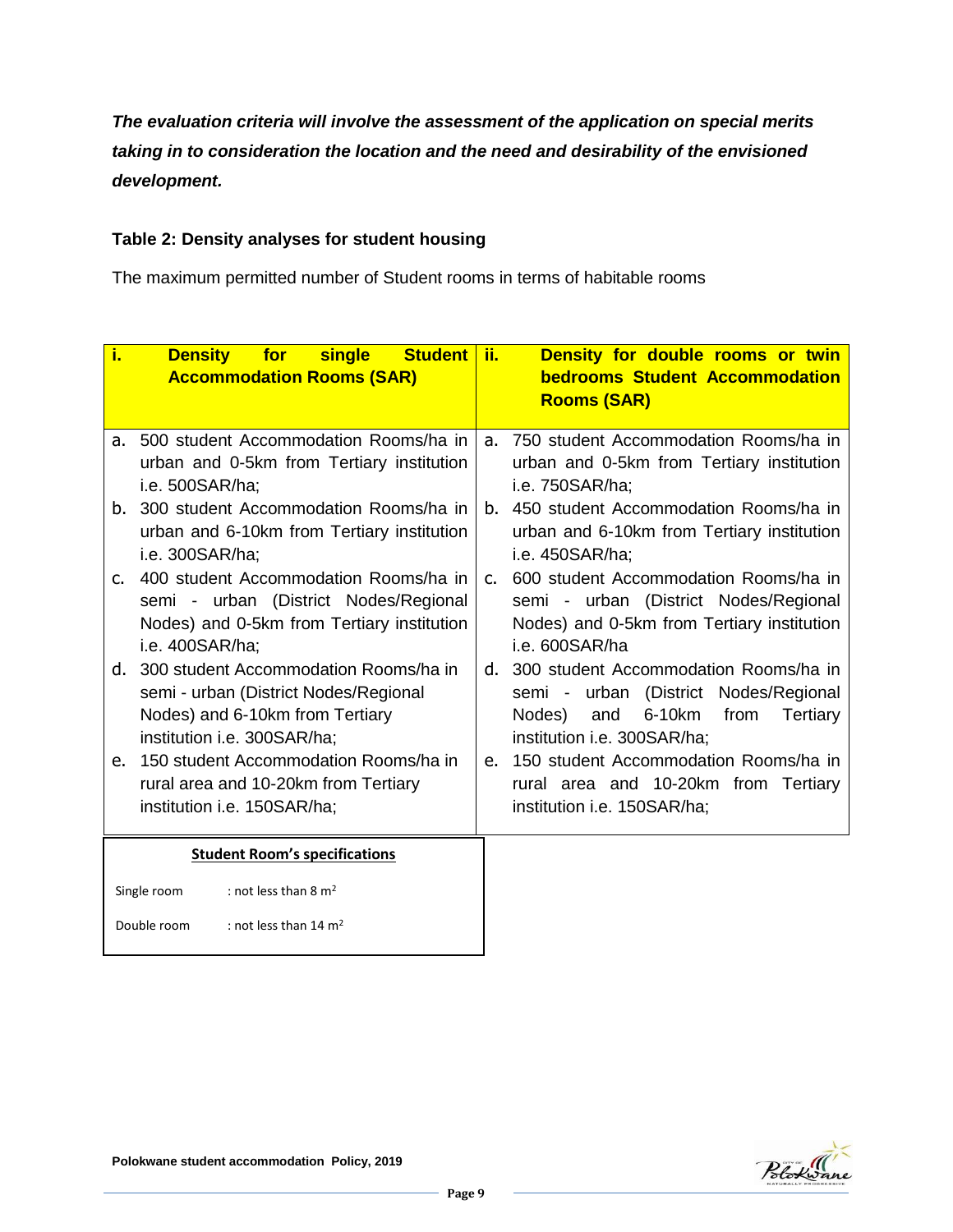#### **10. GENERAL TERMS AND CONDITIONS**

#### **10.1. Design of residences**

The following minimum design standards are applicable in line with norms and standards:

- a. New residence designs must accommodate a maximum of two students per room;
- **b.** Single rooms must be no smaller than 8m<sup>2</sup>, and double rooms must be no smaller than 14m². These room dimensions are applicable to the design of all new buildings from the date of publication of this Gazette, but are not applicable to existing stock;
- **c.** Dormitory/hall type residence buildings must comply with the following minimum standard and norms for ablution facilities:
	- wash basins 1 basin per 4 student residents
	- shower cubicles 1 shower cubicle per 7 student residents
	- lavatories 1 lavatory per 5 student residents
	- shower and lavatory cubicles must be designed in such a way that individual privacy is provided (i.e., no communal showers or toilets)
	- telephones and/or alarm bells (depending on affordability to the university) must be placed in accessible and strategic locations, so that students with disabilities are not disadvantaged;

#### **10.2. Social Space**

The following minimum social spaces should be provided:

• large common/meeting rooms – a minimum of  $1,5m^2$  of communal space per student resident for the first 100 students and 1m² per student resident for numbers in excess of 100. Such communal space shall comprise a combination of some or all of the following: communal lounges, games



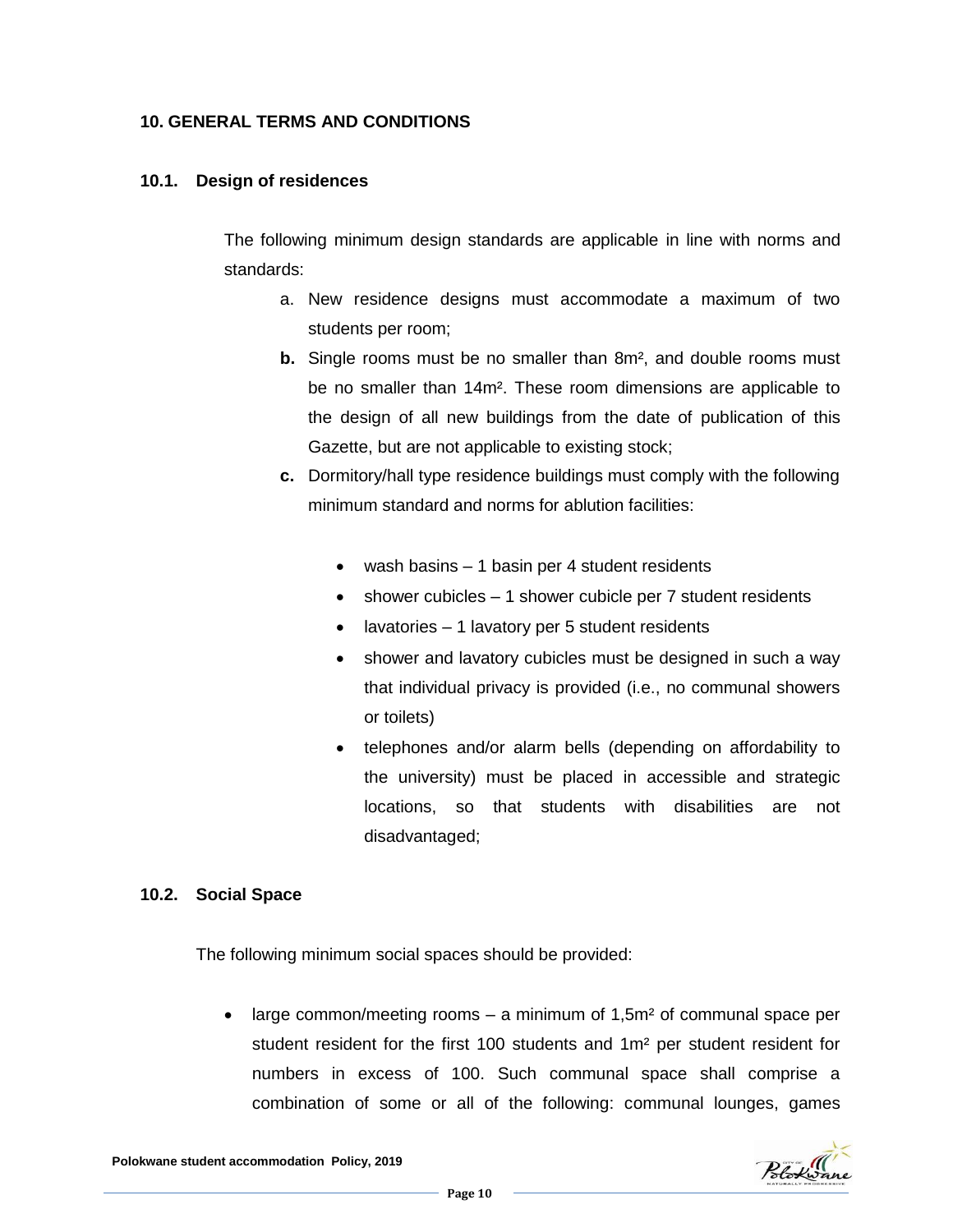rooms, gymnasia, television rooms, meeting/seminar rooms, dedicated group study spaces, computer centers, or other appropriate spaces

• smaller TV/meeting rooms – at least 9m

# **10.3. Provision of meals**

In the case of non-self-catering residences, the university must provide meals. In the case of self-catering residences, the following minimum food preparation standards must be provided in a separate kitchen(s):

- suitable food storage, preparation and kitchen space shall be provided
- stove  $-1$  four plate stove (with oven) per 8 students cold storage  $-$  a minimum of a 320 litre capacity fridge / freezer combination is the minimum requirement per 8 students
- $\bullet$  sink 1 per 15 students
- lockable cupboards  $-1$  per student  $\cdot$  microwave oven  $-1$  per 15 students
- countertop space sufficient for 25% of the capacity of the student residents for simultaneous usage;

#### **10.4. Ablution facilities:**

No more than five (5) students must share a bath or shower and toilet

#### **10.5. Approval of the Site Development Plan (SDP)**

 The applicant shall submit a site development plan for approval indicating adherence to the development standards.

#### **10.6. Approval of the Building Plan**

The applicant shall submit building plans in accordance the approved SDP

#### **10.7. Environmental Health Permit**

 No student accommodation shall be operated from a house without a valid permit issued by the Municipality's Dept. of Health (A permit must be applied for and obtained after the Town Planning approval, prior to operation of the establishment).

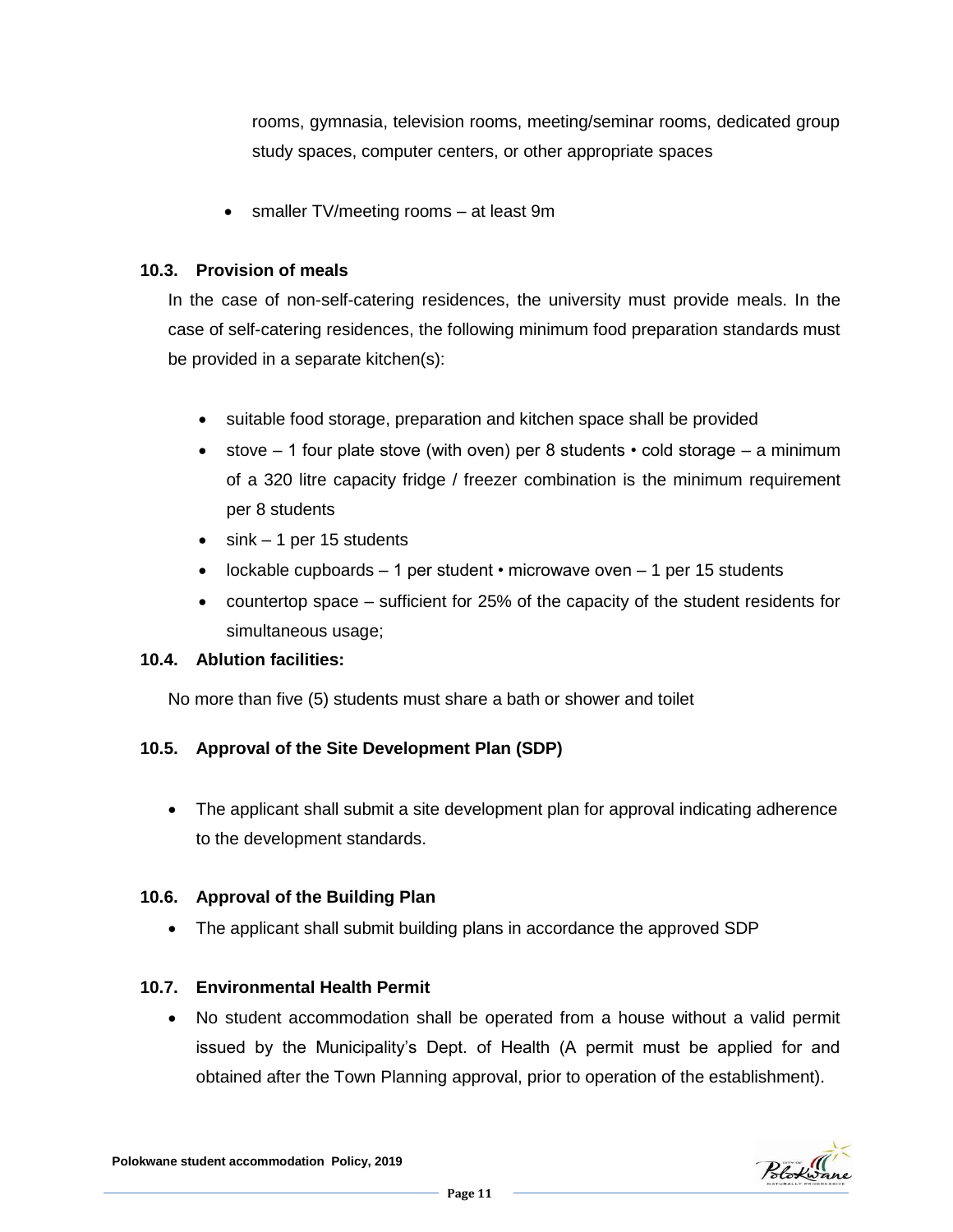The health requirements as stipulated in the Polokwane's Public Health By-Laws shall be adhered to at all times.

# **11. CONTRAVENTION OF POLICY**

# **11.1. Consent Withdrawal**

A consent or approval granted by Council in terms of the applicable Town Planning Scheme shall be subject to termination by the Council if any breach of a condition upon which such consent or approval was granted is not remedied in compliance with a notice served by the Council upon the owner or occupier of the site concerned. The notice referred to above shall require that the reach be remedied within a specified period.

#### **11.2. Fine**

A fine of 7.5 % (or a figure to be determined in line billing policy) of the value of the property per annum, shall be introduced pending the court processes on actions taken against noncompliance. The fine shall be prorated and will depend on the length of the process.

#### **12. MONITORING AND COMPLIANCE**

#### **Roles and Responsibilities of Key Role Players**

#### **12.1. Polokwane Municipality**

- Receive and process applications
- Law Enforcement specifically relating to illegal uses, Illegal Buildings, health
- Termination of Consents not complying with conditions of approval
- Issuing of Health Permits and Health Inspections
- Keeping and Updating of the database for approved student accommodation

#### **12.2. Owners**

Every owner who has a student accommodation establishment must –

Keep the premises and buildings in a clean, hygienic and good condition at all times;